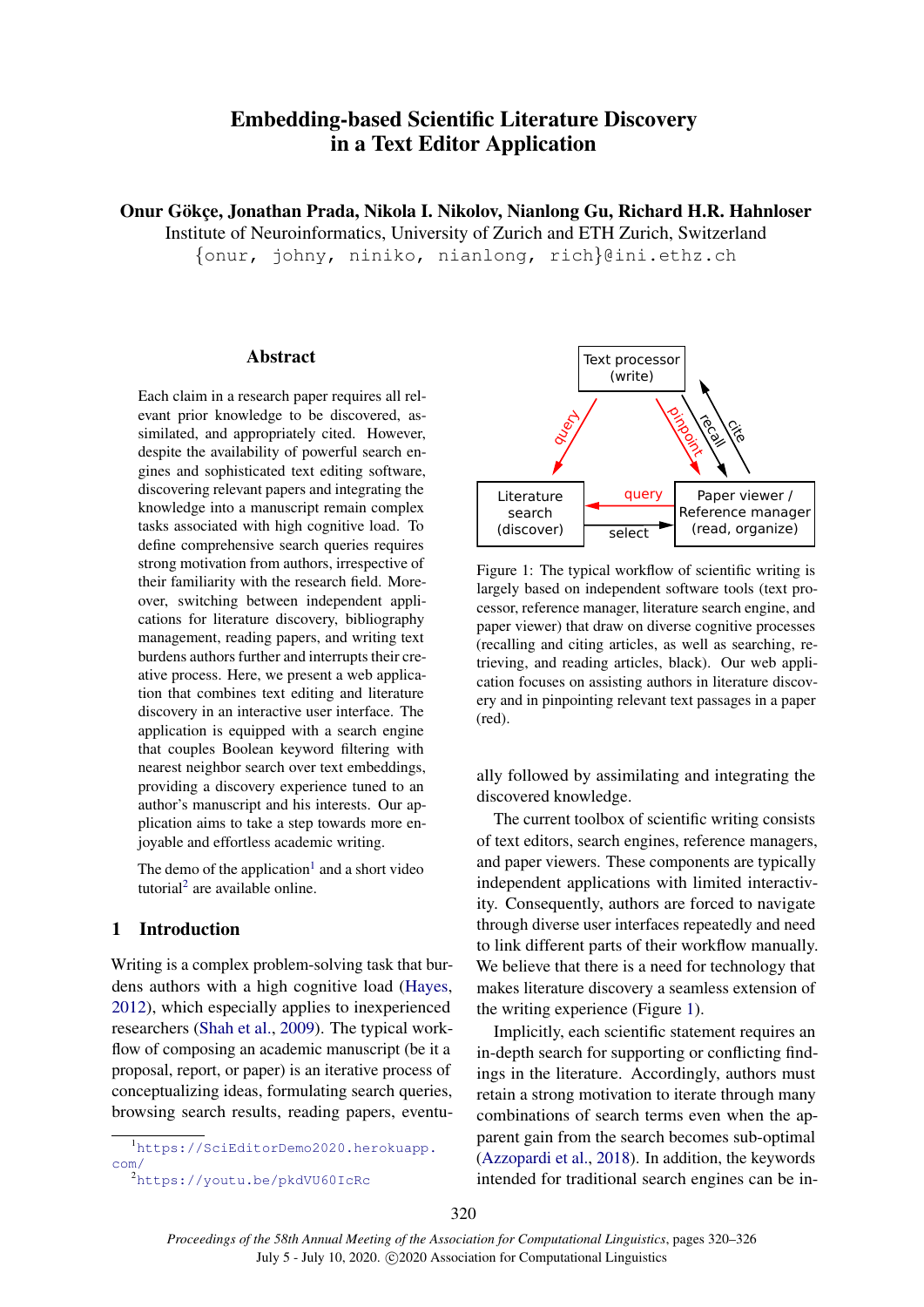trinsically biased because authors seek confirmation [\(Nickerson,](#page-5-2) [1998\)](#page-5-2) or because of gaps in their knowledge [\(Athukorala et al.,](#page-5-3) [2013\)](#page-5-3). The use of synonymous terminology, such as with the names of species in botany [\(Rivera et al.,](#page-5-4) [2014\)](#page-5-4) or fieldspecific nomenclature [\(Hodges,](#page-5-5) [2008\)](#page-5-5), further complicates formulating comprehensive search queries. Last but not least, the exponential increase in the number of scientific publications [\(Larsen and von](#page-5-6) [Ins,](#page-5-6) [2010\)](#page-5-6) makes it increasingly difficult to keep track of the literature and to incorporate new findings into one's work.

Such challenges call for novel tools to alleviate the obstacles faced by authors. We, therefore, set out to design a workflow that simplifies the exploration of the scientific literature by making use of advances in natural language processing (NLP). We introduce a web application for writing scientific text with integrated literature discovery, paper reading, and bibliography management capabilities.

Our application allows authors to retrieve papers that are similar to their manuscript (or to some of its parts) by utilizing text embeddings (Section [3.2\)](#page-2-0). In addition, the authors can confine the scope of retrieved papers to specific interests by applying keyword-based Boolean filters (Section [3.1\)](#page-2-1). Finally, to guide the authors in skim reading, similar sentences can be automatically highlighted in the retrieved papers. With these features, we aim to make the processes of literature discovery and scientific writing more efficient and enjoyable.

# 2 Related Work

# 2.1 Platforms for Literature Search, Discovery, and Reference Management

Currently, there are many independent applications for searching for and sharing of publications (e.g., Google Scholar, Pubmed, Web of Science, Meta, ResearchGate, and Iris.AI), for managing bibliography (e.g., Mendeley, Readcube, Paperpile, End-Note, and F1000), and for processing text (e.g., Microsoft Word, Google Docs, Overleaf, Dropbox Paper, and Sciflow). However, end-to-end applications that combine text editing with NLP-powered interactive literature discovery are scarce. Traditionally, text processors can interact with external software to search for content, to manage references, or to improve writing style via plug-ins, but such interactions are typically limited.

A recent application, Raxter.io, provides a single interface for document writing and literature

searching. Although Raxter.io allows fine-tuning of document-based search queries, its methods are not fully disclosed, and it neither supports flexible keyword definitions nor the automatic highlighting of relevant passages. Raxter.io also does not display the full body of papers unless the users manually import them.

#### 2.2 Methods for Literature Discovery

Traditional search engines use a bag-of-words model with a frequency-based ranking function such as BM25 [\(Robertson,](#page-6-1) [2009\)](#page-6-1) to retrieve documents that match a query of one or more search terms. Obtaining useful search results requires well-formulated search queries [\(Aula,](#page-5-7) [2003\)](#page-5-7), which can be a challenging task during exploratory search [\(Belkin,](#page-5-8) [2000\)](#page-5-8) and constitutes a cognitive load [\(Gwizdka,](#page-5-9) [2010\)](#page-5-9) that our application aims to ease.

Document similarity search methods [\(Wan et al.,](#page-6-2) [2008\)](#page-6-2), by contrast, use entire documents as the search queries, circumventing the need to define keywords for the search. State-of-the-art methods for retrieving similar documents rely on text embeddings [\(Conneau et al.,](#page-5-10) [2018;](#page-5-10) [Adi et al.,](#page-5-11) [2016;](#page-5-11) [Le and Mikolov,](#page-5-12) [2014\)](#page-5-12) and on efficient approximate nearest neighbor search algorithms [\(Johnson](#page-5-13) [et al.,](#page-5-13) [2017\)](#page-5-13). However, embedding-based search methods seem rather inflexible in refining searches, because it is unclear how to steer search results in a particular direction without painstakingly having to modify the query document.

Both keyword- and embedding-based search methods provide unique advantages, but there have not been many attempts at combining these methods to overcome their respective limitations.

#### 3 Literature Discovery

The pipeline for literature discovery in our application consists of two steps (Figure [2\)](#page-2-2). First, the search engine retrieves a subset of the papers from our database that match a user-defined keywordbased filter. Second, the search engine ranks the filtered papers according to their similarity to the manuscript using document embeddings. We describe each of the two steps in detail below. Our database contains 2.7M papers from the Pubmed Central Open-Access subset (PMC-OA)<sup>[3](#page-1-0)</sup>.

<span id="page-1-0"></span><sup>3</sup>[https://www.ncbi.nlm.nih.gov/pmc/](https://www.ncbi.nlm.nih.gov/pmc/tools/openftlist/) [tools/openftlist/](https://www.ncbi.nlm.nih.gov/pmc/tools/openftlist/)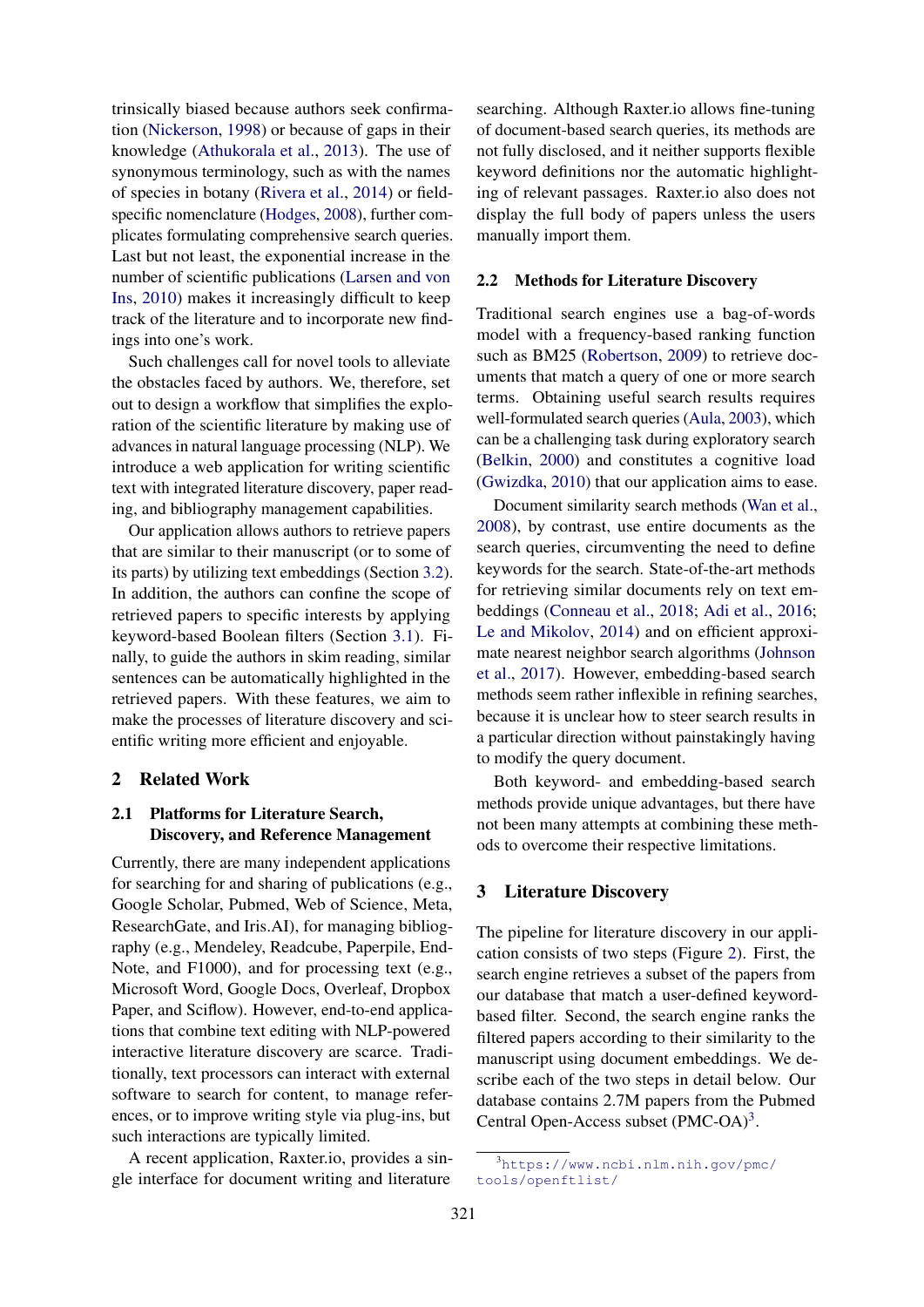<span id="page-2-2"></span>

Figure 2: Overview of the literature discovery pipeline in our application. The search engine first filters our database for papers that match a set of user-defined keywords, and then ranks the filtered results according to their embedding-based proximity to a ranking source, such as an entire user manuscript. The top-ranked papers are presented to the user who can then save, cite, or read them, with the possibility of highlighting the most relevant sentences.

#### <span id="page-2-1"></span>3.1 Keyword-based Filtering

An embedding-based search might return many papers that are similar to the manuscript but are of limited interest to the author. For example, authors of a medical manuscript on *lung cancer* may seek similar treatments in the literature for another organ, but embedding-based ranking might retrieve papers only on lung cancer. The keyword-based filter can, in such cases, be used to restrict the ranking operation either to the papers mentioning that *other organ* or to papers that do not mention *lung*. Thus, filtering allows an author to focus the nearest neighbor search on the target keywords or on their absence.

The filtering operation uses an inverted index of all unigrams in the database after the removal of stop words and word stemming (snowball) using the NLTK library<sup>[4](#page-2-3)</sup>. The resulting index has a dictionary size of 9.61M unigrams and requires ∼4

GB of memory.

#### <span id="page-2-0"></span>3.2 Embedding-based Ranking

The ranking operation uses the document embeddings of the papers in our database. Given a *ranking source* such as a paragraph or the entire manuscript, "embedding-based ranking" sorts the papers returned by the keyword-based filter according to their cosine distance to the embedding of the ranking source. In other words, embedding-based ranking performs a brute-force nearest neighbor search on a subset of papers. The embedding of the ranking source is computed on demand whenever a search is performed.

As the document embedding model, we use Sent2Vec [\(Pagliardini et al.,](#page-5-14) [2018\)](#page-5-14) because of its simplicity, speed, and good performance on various benchmark datasets [\(Pagliardini et al.,](#page-5-14) [2018;](#page-5-14) [Nikolov and Hahnloser,](#page-5-15) [2019\)](#page-5-15). The model has 400 dimensions and is trained on the PMC-OA corpus using a unigram vocabulary of ∼0.75M terms. After the training, we pre-compute the embeddings of all papers in our database and keep them in memory, which requires ∼4 GB.

To test the performance of our model, we performed experiments on a simple text retrieval task. The goal of this task was to retrieve the full body of a parent paper given its abstract as the search query. We randomly sampled 10000 abstracts from the database and retrieved the 20 most similar papers for each abstract. As an evaluation metric, we counted the fraction of retrievals in which the parent paper appeared on top or among the top 20 results. Our model retrieved the correct parent paper as the top search result in 83.1% of the trials, compared to 71.0% when using a Sent2Vec model trained on Wikipedia [\(Pagliardini et al.,](#page-5-14) [2018\)](#page-5-14). Furthermore, the parent paper was among the top 20 retrievals in 95.1% of cases when using our model, compared to 87.0% for the Wikipedia Sent2Vec model. The higher retrieval performance of our model in this task likely arises from its training on a domain-specific corpus that contains rare words and terminologies [\(Roy et al.,](#page-6-3) [2017;](#page-6-3) [Blagec et al.,](#page-5-16) [2019\)](#page-5-16). This suggests that the model would need to be retrained at regular intervals, particularly when papers from other domains are added to the database.

We have not systematically analyzed the retrieval performance when the query is formed by merely a part of the manuscript such as a block of a few

<span id="page-2-3"></span><sup>4</sup><https://www.nltk.org/>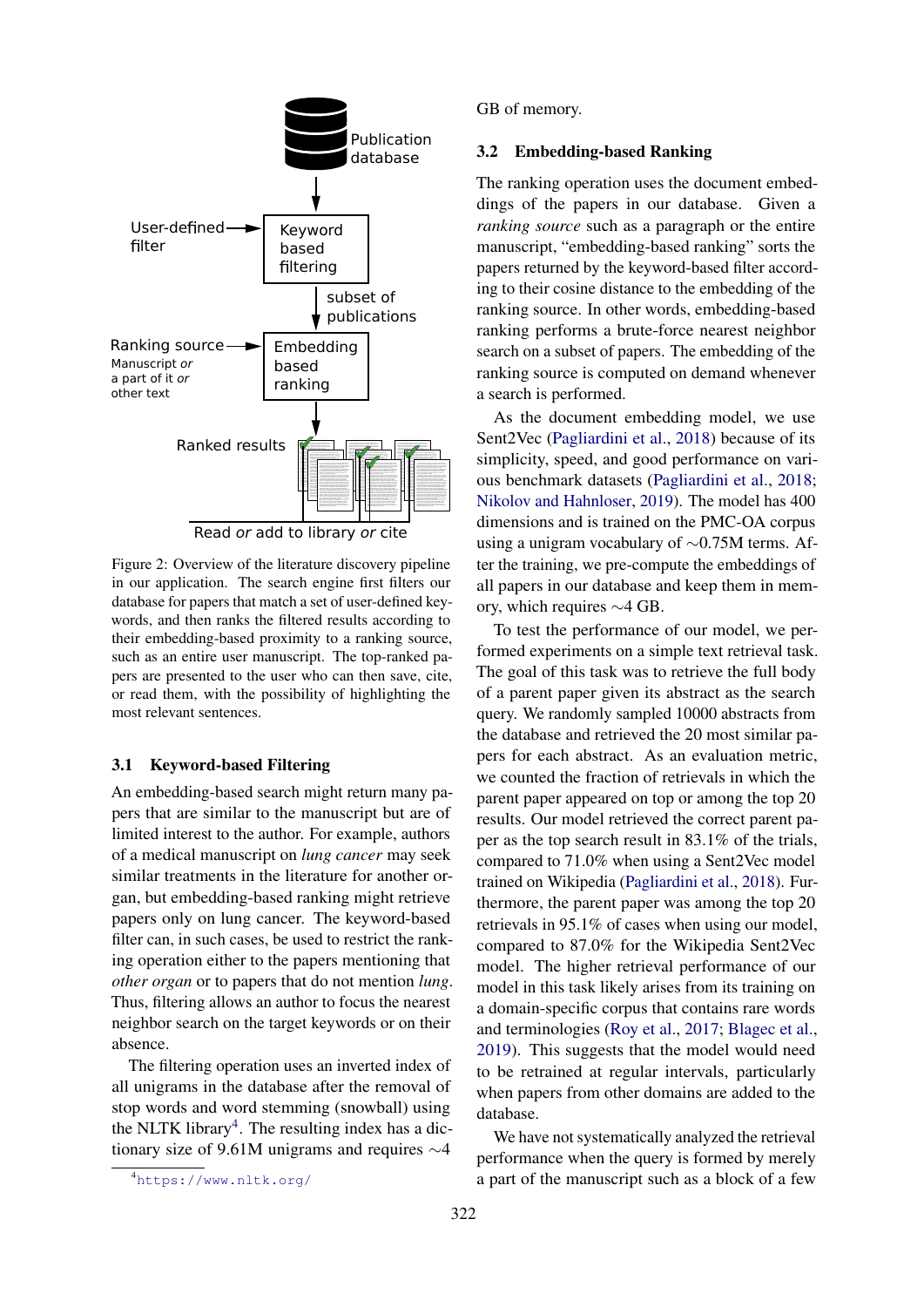sentences [\(Gong et al.,](#page-5-17) [2018;](#page-5-17) [De Boom et al.,](#page-5-18) [2015\)](#page-5-18). We leave a detailed exploration of the effects of the query length on performance to future work.

#### 3.3 Scalability of Literature Discovery

Although fast and efficient approximate nearest neighbor methods exist for retrieving the K nearest neighbors of a query vector, such schemes apply to ranking only, but not to the joint filtering and ranking steps (when nearest neighbors are sought among a subset of embeddings from the database). For this reason, in our search engine, there is no simple alternative to brute force search. Nevertheless, we find that retrieval is sufficiently fast, largely because the filtering step reduces the number of neighbors that need to be ranked. In future work, we will explore optimizations of the search engine, such as using approximate hashing techniques [\(Datar et al.,](#page-5-19) [2004;](#page-5-19) [Norouzi et al.,](#page-5-20) [2012\)](#page-5-20).

# 4 User Interface and Workflow

The user interface (UI) consists of (1) a *text editor* that provides basic functionality for drafting a manuscript, such as loading saving documents, formatting text, and inserting LAT<sub>E</sub>X equations, code snippets, or bullet points (Figure [3a](#page-4-0), left), and (2) a *literature explorer* encompassing multiple components, which can be accessed on their respective tabs (Figure [3a](#page-4-0), right):

- *Discover* for performing searches and browsing the search results to discover relevant literature
- *My Library* for managing the user bibliography and for citing papers in the manuscript
- *Read* for paper viewing and for actions that facilitate literature exploration, such as discovering similar papers to the one being viewed and highlighting the sentences in the paper that are similar to the selected text in the manuscript (Figure [3b](#page-4-0), right)

A search can be initiated without keyword filters by clicking the "Similar papers to the manuscript" button located above the text editor. As a result, the 1000 most similar papers are listed in the *Discover* tab with their metadata (title, authors, journal, publication year, and abstract).

A more granular search can be performed by selecting a section (e.g., sentences, paragraphs) from the manuscript, which reveals a hovering menu

over the selected text (visible in Figure [3b](#page-4-0)). Clicking on the magnifying glass icon on this menu performs a search using the selected text as the ranking source and consequently returns the papers similar to the selected text.

To steer discovery towards a particular set of terms, the user can define a keywordbased Boolean filter using the format term1 term2|term3 !term4 to confine the results to those papers that contain *term1* and (*term2* or *term3*), but not *term4*.

Clicking on a search result displays the content of the paper in the *Read* tab. In this tab, the user finds additional actions above the viewed paper to interact with it.

If, after viewing the paper, the user finds it interesting, then pressing the "Add to Library" button saves the paper in the user bibliography, which can be viewed under the *My Library* tab. Alternatively, the "Cite" button places a reference to the paper at the current cursor position in the text editor and adds the paper to the user bibliography. Inserted references in the manuscript are links, and clicking on them conveniently opens the respective paper in the *Read* tab. Deleting the link removes the reference from the manuscript.

To facilitate the exploration of the literature further, the *Read* tab contains additional functions: "Discover similar papers" performs a search using the viewed paper as the ranking source. If a filter is already present in the *Discover* tab, then the search results are filtered accordingly. The "Highlight" button highlights the 20 sentences in the viewed paper that are most similar to the ranking source, i.e., similar to the query of the last search performed on the application. Alternatively, the user can select a part of the manuscript and press the marker icon on the revealed hovering menu (Figure [3b](#page-4-0)) to highlight the sentences that are most similar to the selection. The highlighting feature computes the embedding of each sentence in the viewed paper to assess similarity. The "Find Text" field uses the web-browser's built-in *find* functionality to match the value of the field with the viewed paper.

The *My Library* tab lists all the papers in the user bibliography. Ticking the "Cited content only" box filters this list to show only the papers cited in the manuscript. The user can press the "Cite" button next to a paper to insert a reference to the paper at the cursor position in the text editor. The user can also add papers to the library manually by entering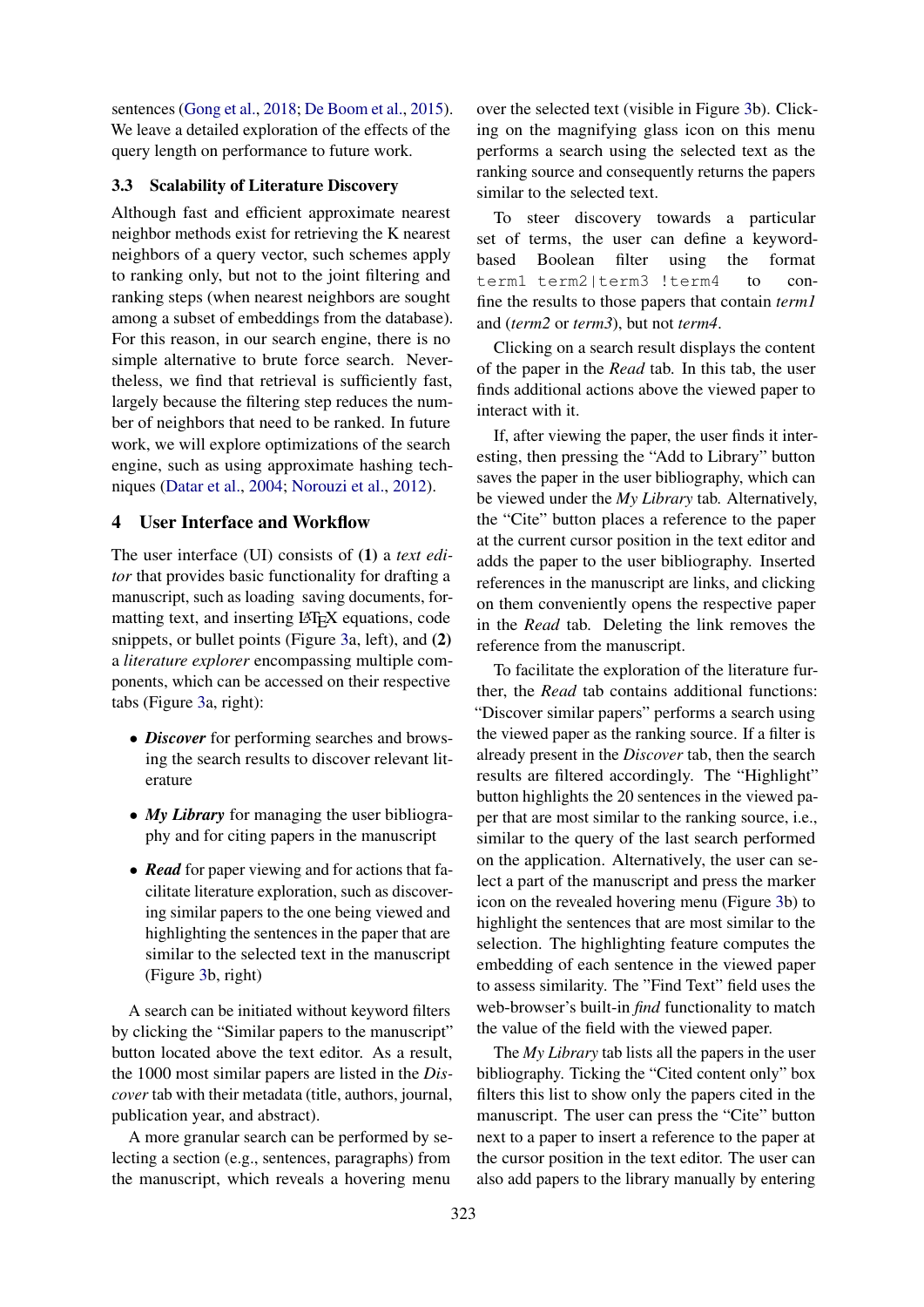<span id="page-4-0"></span>

Figure 3: The user interface of the application. a) the *Discover* tab lists the retrieved papers that are similar to the manuscript. b) the *Read* tab allows users to view papers and to highlight the sentences that are similar to the selected text in the manuscript.

the digital object identifier of the paper in the form that appears upon pressing the "Manual entry" button. Items under *My Library* can be removed by clicking on the "Remove" button next to the item.

### 5 Conclusion

We have described an application that aims to reduce the manual workload involved in exploring the scientific literature. Our application combines the processes of reading papers and of writing scientific manuscripts into a single user interface and links them using NLP algorithms.

In future work, we will focus on expanding the database to include additional domains and article sources. We will work on augmenting the workflow with automated tasks, such as suggesting ref-

erences as the author writes a manuscript, or notifying users about the latest publications relevant to their work. We will also seek to improve discovery performance by testing more recent text embedding methods (e.g., BERT [\(Devlin et al.,](#page-5-21) [2018\)](#page-5-21)) and by optimizing the search for different input text lengths, such as a whole document, a paragraph, or even a single sentence.

Finally, we are aware that keyword-based Boolean filtering might be prone to the same biases and challenges inherent in the traditional search queries, as discussed above. We will investigate whether query expansion techniques [\(Azad and](#page-5-22) [Deepak,](#page-5-22) [2019\)](#page-5-22) could mitigate this issue by suggesting or automatically appending semantically related keywords to the Boolean filters.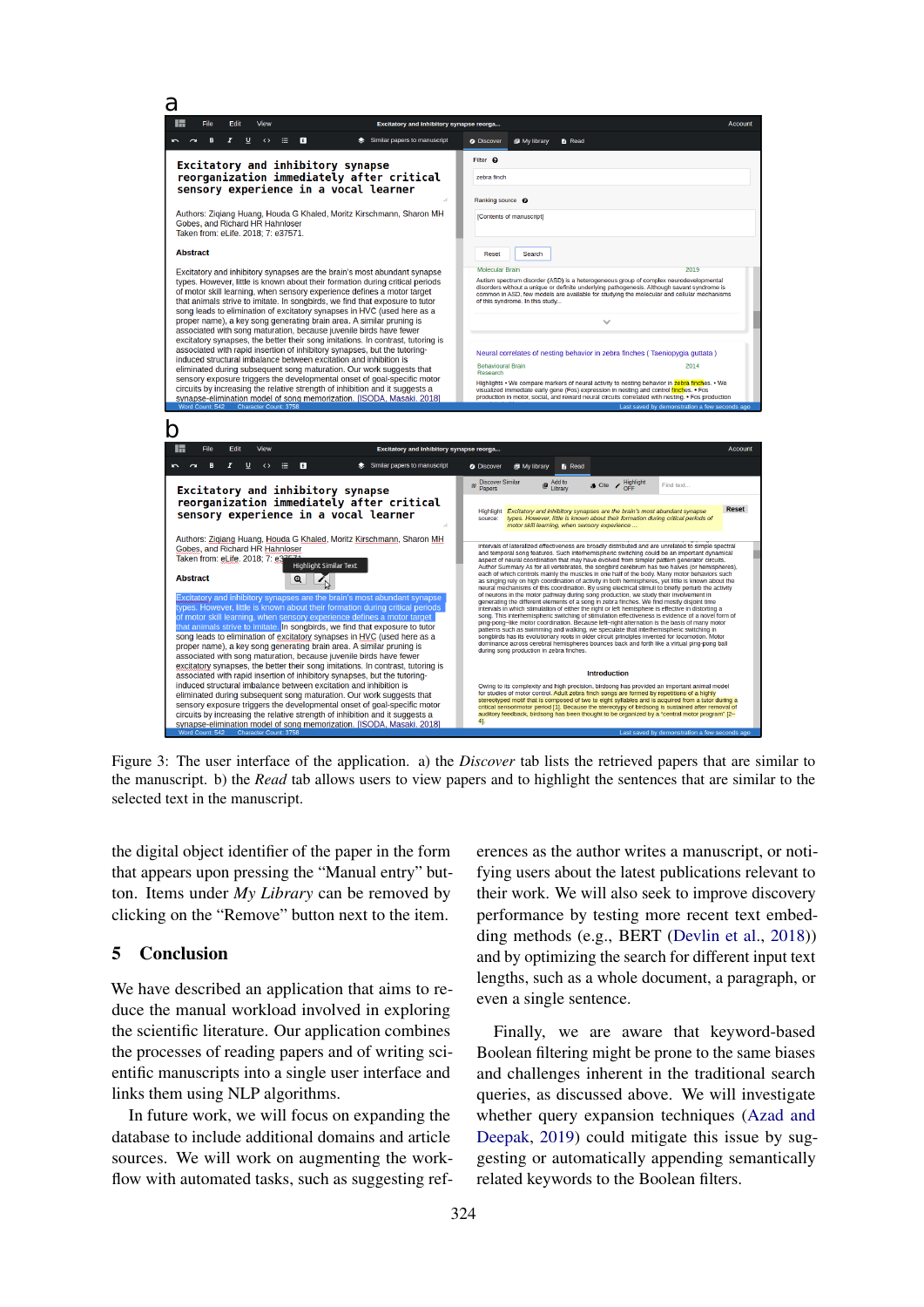### Acknowledgements

We acknowledge support from the Swiss National Science Foundation (grant 31003A 156976). We also thank the anonymous reviewers for their useful comments.

#### References

- <span id="page-5-11"></span>Yossi Adi, Einat Kermany, Yonatan Belinkov, Ofer Lavi, and Yoav Goldberg. 2016. [Fine-grained anal](http://arxiv.org/abs/1608.04207)[ysis of sentence embeddings using auxiliary predic](http://arxiv.org/abs/1608.04207)[tion tasks.](http://arxiv.org/abs/1608.04207) arXiv:1608.04207. Version 3.
- <span id="page-5-3"></span>Kumaripaba Athukorala, Eve Hoggan, Anu Lehtio,¨ Tuukka Ruotsalo, and Giulio Jacucci. 2013. [Information-seeking behaviors of computer scien](https://doi.org/10.1002/meet.14505001041)[tists: Challenges for electronic literature search](https://doi.org/10.1002/meet.14505001041) [tools.](https://doi.org/10.1002/meet.14505001041) In *Proceedings of the American Society for Information Science and Technology*, pages 1–11.
- <span id="page-5-7"></span>Anne Aula. 2003. Query formulation in web information search. In *Proceedings of the IADIS International Conference on WWW/Internet (ICWI 2003)*, pages 403–410.
- <span id="page-5-22"></span>Hiteshwar Kumar Azad and Akshay Deepak. 2019. [Query expansion techniques for information re](https://doi.org/10.1016/j.ipm.2019.05.009)[trieval: A survey.](https://doi.org/10.1016/j.ipm.2019.05.009) *Information Processing & Management*, 56(5):1698–1735.
- <span id="page-5-1"></span>Leif Azzopardi, Paul Thomas, and Nick Craswell. 2018. [Measuring the utility of search engine result](https://doi.org/10.1145/3209978.3210027) [pages.](https://doi.org/10.1145/3209978.3210027) In *The 41st International ACM SIGIR Conference on Research & Development in Information Retrieval - SIGIR '18*, pages 605–614.
- <span id="page-5-8"></span>Nicolas J. Belkin. 2000. [Helping people find what they](https://doi.org/10.1145/345124.345143) [don't know.](https://doi.org/10.1145/345124.345143) *Communications of the ACM*, 43(8):58– 61.
- <span id="page-5-16"></span>Kathrin Blagec, Hong Xu, Asan Agibetov, and Matthias Samwald. 2019. [Neural sentence em](https://doi.org/10.1186/s12859-019-2789-2)[bedding models for semantic similarity estimation](https://doi.org/10.1186/s12859-019-2789-2) [in the biomedical domain.](https://doi.org/10.1186/s12859-019-2789-2) *BMC bioinformatics*, 20(1):178.
- <span id="page-5-10"></span>Alexis Conneau, German Kruszewski, Guillaume Lample, Loïc Barrault, and Marco Baroni. 2018. [What you can cram into a single vector: Prob](http://arxiv.org/abs/1805.01070)[ing sentence embeddings for linguistic properties.](http://arxiv.org/abs/1805.01070) arXiv:1805.01070. Version 2.
- <span id="page-5-19"></span>Mayur Datar, Nicole Immorlica, Piotr Indyk, and Vahab S. Mirrokni. 2004. [Locality-sensitive hashing](https://doi.org/10.1145/997817.997857) [scheme based on p-stable distributions.](https://doi.org/10.1145/997817.997857) page 253.
- <span id="page-5-18"></span>Cedric De Boom, Steven Van Canneyt, Steven Bohez, Thomas Demeester, and Bart Dhoedt. 2015. [Learn](https://doi.org/10.1109/ICDMW.2015.86)[ing semantic similarity for very short texts.](https://doi.org/10.1109/ICDMW.2015.86) In *2015 IEEE International Conference on Data Mining Workshop (ICDMW)*, pages 1229–1234.
- <span id="page-5-21"></span>Jacob Devlin, Ming-Wei Chang, Kenton Lee, and Kristina Toutanova. 2018. [BERT: Pre-training of](http://arxiv.org/abs/1810.04805) [deep bidirectional transformers for language under](http://arxiv.org/abs/1810.04805)[standing.](http://arxiv.org/abs/1810.04805) arXiv:1810.04805. Version 2.
- <span id="page-5-17"></span>Hongyu Gong, Tarek Sakakini, Suma Bhat, and JinJun Xiong. 2018. [Document similarity for texts of vary](https://doi.org/10.18653/v1/P18-1218)[ing lengths via hidden topics.](https://doi.org/10.18653/v1/P18-1218) In *Proceedings of the 56th Annual Meeting of the Association for Computational Linguistics (Volume 1: Long Papers)*, pages 2341–2351.
- <span id="page-5-9"></span>Jacek Gwizdka. 2010. [Distribution of cognitive load](https://doi.org/10.1002/asi.21385) [in web search.](https://doi.org/10.1002/asi.21385) *Journal of the American Society for Information Science and Technology*, 61(11):2167– 2187.
- <span id="page-5-0"></span>John R. Hayes. 2012. [Modeling and remodeling writ](https://doi.org/10.1177/0741088312451260)[ing.](https://doi.org/10.1177/0741088312451260) *Written Communication*, 29(3):369–388.
- <span id="page-5-5"></span>Karen E Hodges. 2008. [Defining the problem: termi](https://doi.org/10.1890/060108)[nology and progress in ecology.](https://doi.org/10.1890/060108) *Frontiers in Ecology and the Environment*, 6(1):35–42.
- <span id="page-5-13"></span>Jeff Johnson, Matthijs Douze, and Hervé Jégou. 2017. [Billion-scale similarity search with GPUs.](http://arxiv.org/abs/1702.08734) arXiv:1702.08734. Version 1.
- <span id="page-5-6"></span>Peder Olesen Larsen and Markus von Ins. 2010. [The](https://doi.org/10.1007/s11192-010-0202-z) [rate of growth in scientific publication and the de](https://doi.org/10.1007/s11192-010-0202-z)[cline in coverage provided by science citation index.](https://doi.org/10.1007/s11192-010-0202-z) *Scientometrics*, 84(3):575–603.
- <span id="page-5-12"></span>Quoc Le and Tomas Mikolov. 2014. Distributed representations of sentences and documents. In *International conference on machine learning*, pages 1188– 1196.
- <span id="page-5-2"></span>Raymond S. Nickerson. 1998. [Confirmation bias: A](https://doi.org/10.1037/1089-2680.2.2.175) [ubiquitous phenomenon in many guises.](https://doi.org/10.1037/1089-2680.2.2.175) *Review of General Psychology*, 2(2):175–220.
- <span id="page-5-15"></span>Nikola I Nikolov and Richard H R Hahnloser. 2019. [Large-scale hierarchical alignment for data-driven](https://doi.org/10.26615/978-954-452-056-4_098) [text rewriting.](https://doi.org/10.26615/978-954-452-056-4_098) In *Proceedings of Recent Advances in Natural Language Processing*, pages 844–853.
- <span id="page-5-20"></span>M. Norouzi, A. Punjani, and D. J. Fleet. 2012. [Fast](https://doi.org/10.1109/CVPR.2012.6248043) [search in hamming space with multi-index hashing.](https://doi.org/10.1109/CVPR.2012.6248043) pages 3108–3115.
- <span id="page-5-14"></span>Matteo Pagliardini, Prakhar Gupta, and Martin Jaggi. 2018. [Unsupervised learning of sentence embed](https://doi.org/10.18653/v1/N18-1049)[dings using compositional n-gram features.](https://doi.org/10.18653/v1/N18-1049) In *Proceedings of the 2018 Conference of the North American Chapter of the Association for Computational Linguistics: Human Language Technologies (Volume 1: Long Papers*, pages 528–540.
- <span id="page-5-4"></span>Diego Rivera, Robert Allkin, Concepción Obón, Francisco Alcaraz, Rob Verpoorte, and Michael Heinrich. 2014. [What is in a name? the need for accu](https://doi.org/10.1016/j.jep.2013.12.022)[rate scientific nomenclature for plants.](https://doi.org/10.1016/j.jep.2013.12.022) *Journal of Ethnopharmacology*, 152(3):393–402.